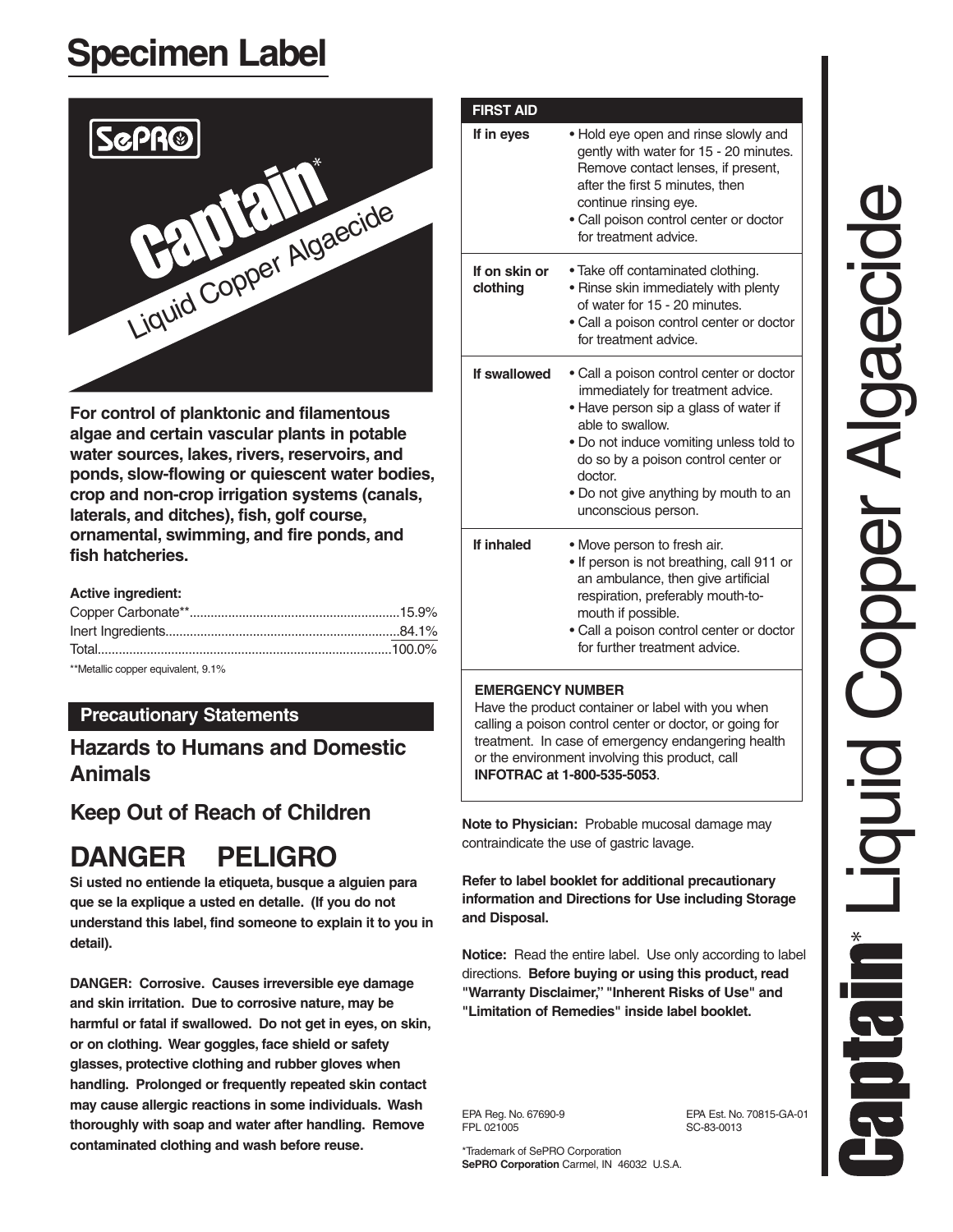#### **Environmental Hazards**

Fish toxicity is dependent on the hardness of the water. In soft water, trout and other species of fish may be killed at application rates recommended on this label. Do not use in water containing trout or other sensitive species if the carbonate hardness of water is less than 50 ppm. Fish toxicity generally decreases when the hardness of water increases. Consult State Fish and Game Agency or other responsible Agency before applying this product to public waters. Do not treat more than one-half of lake or pond at one time to avoid depletion of oxygen levels due to decaying vegetation.

Do not apply undiluted solution of this product directly to, or otherwise permit it to come into contact with any desirable plants as injury may result. Wash spray equipment thoroughly before and after each application.

# **Directions for Use**

It is a violation of Federal Law to use this product in a manner inconsistent with its labeling.

#### **General Information**

Captain Aquatic Algaecide is a double chelated copper formulation that is effective in controlling a broad range of algae.

This product has also been proven effective in controlling the rooted aquatic plant, Hydrilla verticillata. The ethanolamines in this product prevent the precipitation of copper with carbonates and bicarbonates in the water. The application site is defined by this label as the specific location where Captain is applied. In slow moving and flowing canals and rivers, the application site is defined by this label as the target location for plant control. Use the lower recommended rate in Soft water (less than 50 ppm alkalinity) and the higher concentration in hard water (above 50 ppm alkalinity).

#### **Water Use Restrictions**

If treated water is a source of potable water, the residue of copper must not exceed 1 ppm. Waters treated with this product may be used for swimming, fishing, drinking, livestock watering or irrigating turf, ornamental plants or crops immediately after treatment. Always consult your State Fish and Game Agency or other responsible agency before applying this product to public waters.

#### **Surface Spray/Injection Algaecide Application**

For effective control, proper chemical concentration should be maintained for a minimum of three hours contact time. The application rates in the chart are based on static or minimal flow situations. Where significant dilution or loss of water from unregulated inflows or outflows occur (raceways) within a threehour period, chemical may have to be metered in.

Identify the algae growth present as one of the following types: Planktonic (suspended), Filamentous (mat-forming), or Chara/Nitella.

Determine the surface acreage  $(1 \text{ acre} = 43,560 \text{ sq. ft.})$  and average depth of infested area. Refer to chart below to determine gallons of this product to apply per surface acre.

#### **Application Rates Gallons per Surface Acre**

| Algae              | Dosage               | <b>Rates</b>                    | <b>Treatment Comments</b>                                                                                                                                                                                         |
|--------------------|----------------------|---------------------------------|-------------------------------------------------------------------------------------------------------------------------------------------------------------------------------------------------------------------|
| Type of species    | <b>PPM</b><br>Copper | <b>Gallons per</b><br>acre foot |                                                                                                                                                                                                                   |
| <b>Planktonic</b>  | 0.2                  | $0.6 - 1.5$                     | Apply lower dosage rates on light<br>infestations. Use higher rates on<br>heavy blooms and where algae<br>masses are clumped and<br>accumulated                                                                   |
| <b>Filamentous</b> | $0.2 - 0.6$          | $0.6 - 1.8$                     | Apply lower dosage rates on early<br>season, light infestations or treat-<br>ment of regrowth. Apply higher rates<br>on surface mats and species such<br>as Pithophora, Cladophora, Lyngbya,<br>and Hydrodictyon. |
| <b>Filamentous</b> | $0.4 - 0.8$          | $1.2 - 2.4$                     | Apply lower dosage rates on new<br>infestations or early season growth.<br>Apply higher rates on older,<br>established calcified plants. Apply as<br>close to top of plant growth as possi-<br><b>ble</b>         |

For dense infestations of filamentous algae or where the species of hydrodictyon, cladophora or pithophora are present, use the highest rate in the rate range.

For planktonic (suspended) algae and freefloating filamentous algae mats, application rates should be based on treating only the upper 3 to 4 feet of water where algae is growing. Under conditions of heavy infestation treat only 1/3 to 1/2 of the water body at a time to avoid fish suffocation caused by oxygen depletion from decaying algae. Before applying, dilute the required amount of this product with enough water to ensure even distribution with the type of equipment being used. For most effective results apply under calm and sunny conditions when water temperature is at least 60˚F. Break up floating algae mats before spraying or while application is being made. Use hand or power sprayer adjusted to rainsized droplets. Spray shoreline areas to avoid trapping fish.

#### **Herbicide Application (for Hydrilla Control)**

Control of Hydrilla verticillata can be obtained from copper concentrations of 0.4 to 1.0 ppm resulting from this product's treatment. Choose the application rate based upon stage and density of Hydrilla growth and respective water depth from the chart below.

| <b>Application Rates</b><br><b>Gallons per Surface Acre</b> |        |                |                |     |                         |      |      |
|-------------------------------------------------------------|--------|----------------|----------------|-----|-------------------------|------|------|
| Growth Stage/<br><b>Relative Density</b>                    | ppm    | Depth in Feet  |                |     |                         |      |      |
|                                                             | Copper | $\overline{1}$ | $\overline{2}$ | 3   | $\overline{\mathbf{A}}$ | 5    | 6    |
| Early Season/<br><b>Low Density</b>                         | 0.4    | 1.2            | 2.4            | 3.6 | 4.8                     | 6.0  | 7.2  |
|                                                             | 0.5    | 1.5            | 3.0            | 4.5 | 6.0                     | 7.5  | 9.0  |
|                                                             | 0.6    | 1.8            | 3.6            | 5.4 | 7.2                     | 9.0  | 10.8 |
| Midseason/<br>Moderate<br>Density                           | 0.7    | 2.1            | 4.2            | 6.3 | 8.4                     | 10.5 | 12.6 |
|                                                             | 0.8    | 2.4            | 4.8            | 7.3 | 9.6                     | 12.0 | 14.4 |
| Late Season/<br><b>High Density</b>                         | 0.9    | 2.7            | 5.4            | 8.1 | 10.8                    | 13.5 | 16.2 |
|                                                             | 1      | 3.0            | 6.0            | 9.0 | 12.0                    | 15.0 | 18.0 |

Application rates for depths greater than six feet may be obtained by adding the rates given for the appropriate combination of depths. Application rates must not result in excess of 1.0 ppm copper concentration within treated water.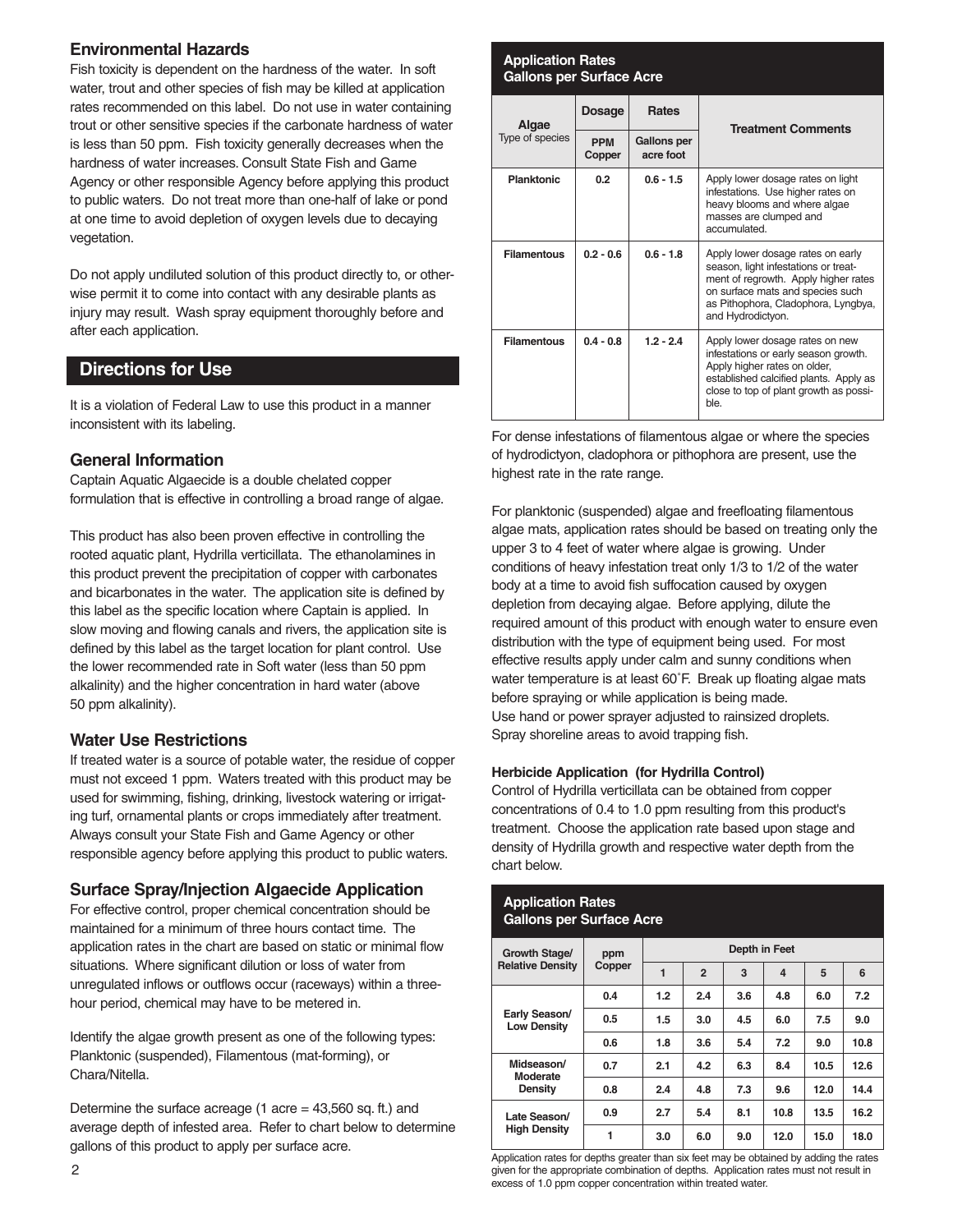# **Diquat Tank-Mix**

On waters where enforcement of use restrictions for recreational, domestic and irrigation use are acceptable, the following mixture can be used as an alternative Hydrilla control method. Tank-mix 3-1/3 gallons of this product with 2 gallons of Diquat. Apply mixture at the rate of 5-1/3 gallons per surface acre. Dilute with at least 9 parts water and apply as a surface or underwater injection. Observe all cautions and restrictions on the labels of both products used in this mixture.

# **Drip System Application**

**For Use in Potable Water and Irrigation Conveyance Systems** This product should be applied as soon as algae or Hydrilla begins to interfere noticeably with normal delivery of water (clogging of lateral headgates, suction screens, weed screens, and siphon tubes). Delaying treatment could perpetuate the problem causing massing and compacting of plants. Heavy infestations and low flow may cause poor chemical distribution resulting in unsatisfactory control. Under these conditions increasing water flow rate during application may be necessary.

Prior to treatment it is important to accurately determine water flow rates. In the absence of weirs, orifices, or similar devices, which give accurate waterflow measurements, volume of flow may be estimated by the following formula:

Average Width (feet) x Average Depth x Velocity† (feet/second) x 0.9 = Cubic Feet per Second (C.F.S.)

† Velocity is the time it takes a floating object to travel a given distance. Dividing the distance traveled (feet) by the time (seconds) will yield velocity (feet/second). This measurement should be repeated at least three times in the intended application site and then averaged.

After accurately determining the water flow rate in C.F.S. or gallons/minute, find the corresponding drip rate in the chart below.

| <b>Water Flow Rate</b> |               | <b>Chemical Drip Rate</b>      |    |                |  |
|------------------------|---------------|--------------------------------|----|----------------|--|
| C.F.S.                 | Gallon/Minute | <b>MI/Minute</b><br>Quart/Hour |    | Fl. Oz./Minute |  |
|                        | 450           |                                | 16 | 0.5            |  |
| $\overline{2}$         | 900           | 2                              | 32 | 1.1            |  |
| 3                      | 1350          | 3                              | 47 | 1.6            |  |
| 4                      | 1800          | 4                              | 63 | 2.1            |  |
| 5                      | 2250          | 5                              | 79 | 2.7            |  |

Calculate the amount of product needed to maintain the drip rate for a treatment period of 3 or more hours by multiplying quart/hr x 3; ml / min. by 180; or Fl. oz. / min x 180. Dosage will maintain 1.0 ppm copper concentration in the treated water for the treatment period. Introduction of the chemical should be made in the channel at weirs or other turbulence-creating structures to promote the dispersion of the chemical.

Pour the required amount of this product into a drum or tank equipped with a brass needle valve and constructed to maintain a constant drip rate. Use a stopwatch and appropriate measuring

container to set the desired drip rate. Readjust accordingly if the canal flow rate changes during the treatment period. This product can also be applied by using metering pumps that adjust to flow rates in the canal.

Results can vary depending upon species and density of algae and vegetation, desired distance of control and flow rate, and impact of water quality on copper residues and efficacy. Consult an Aquatic Specialist to determine optimal use rate and treatment period under local conditions. Periodic maintenance treatments may be required to maintain seasonal control.

## **General Treatment Notes**

The following suggestions apply to the use of this product as an algaecide or herbicide in all approved use sites. For optimum effectiveness:

- Apply early in the day under calm, sunny conditions when water temperatures are at least 60˚F.
- Treat when growth first begins to appear or create a nuisance, if possible.
- Apply in a manner that will ensure even distribution of the chemical within the treatment area.
- Retreat areas if re-growth begins to appear and seasonal control is desired. Allow one to two weeks between consecutive treatments.
- Allow seven to ten days to observe the effects of treatment (bleaching and breaking apart of plant material).
- Use a high-pressure surface spray application to break up dense floating algal mats.

## **Notice**

Read and follow label directions carefully. Contents may cause bluing where marcite has been etched.

#### **Permits**

Some states may require permits for the application of this product to public waters. Check with your local authorities.

#### **STORAGE AND DISPOSAL**

Do not contaminate water, food or feed by storage or disposal.

#### **Storage Instructions:**

This product should be stored only in the original container and placed in a cool and dry locked storage area. Keep away from other pesticides, fertilizer, food, and feed to prevent crosscontamination. In case of spillage, dilute with water and wash up with water.

#### **Pesticide Disposal:**

Pesticide wastes are acutely hazardous. Improper disposal of excess pesticide spray mixture, or rinsate is a violation of Federal Law. If these wastes cannot be disposed of by use according to label instructions, contact your local State Pesticide or Environmental Control Agency, or the Hazardous Waste representative at the nearest EPA Regional Office for guidance.

#### **Container Disposal:**

**Do not reuse empty container.** Triple rinse. Then offer for recycling, or reconditioning, or puncture and dispose of in a sanitary landfill, or incinerate, or if allowed by state and local authorities, by burning. If burned, stay out of smoke.